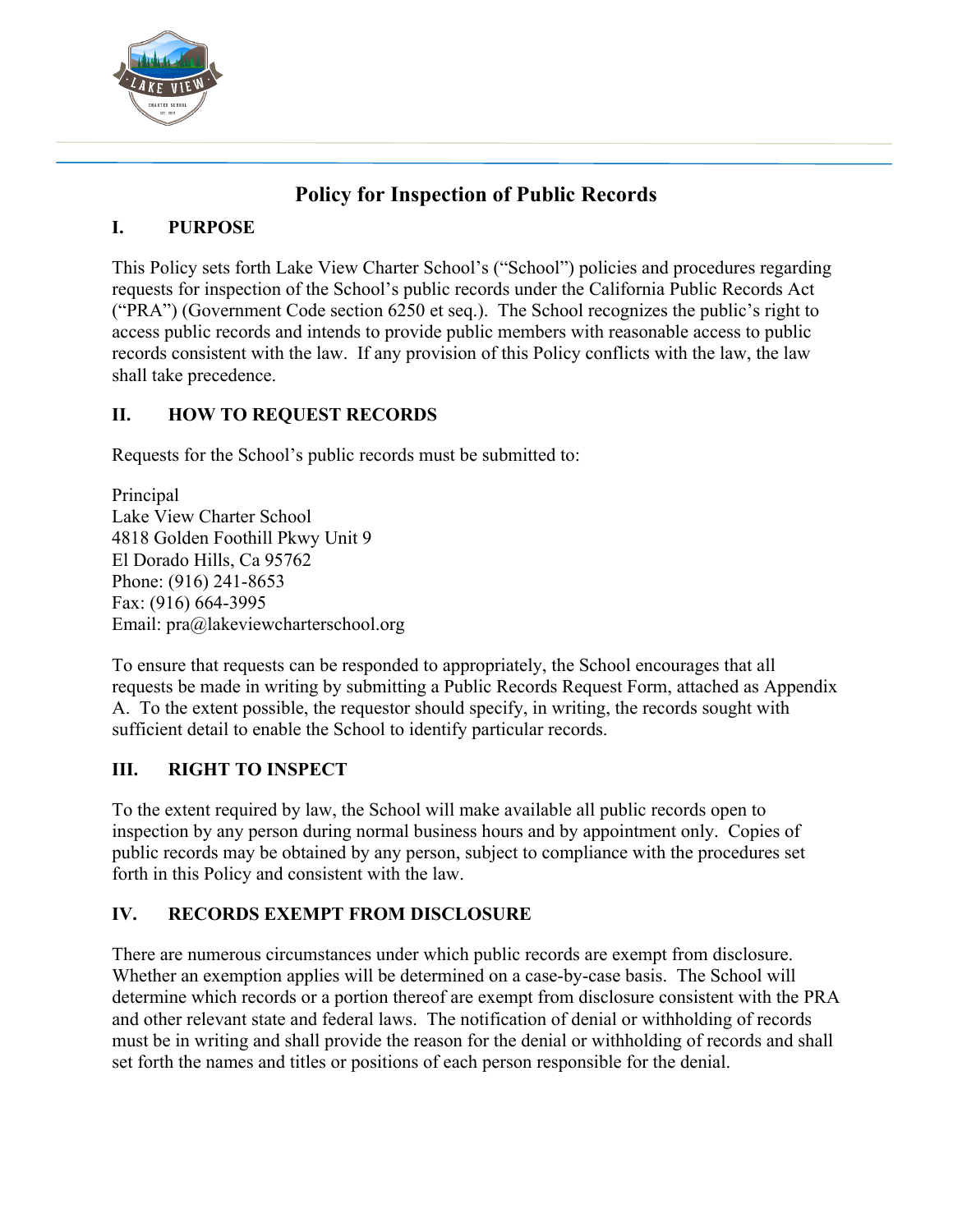#### **V. PROCEDURES FOR RESPONDING TO REQUESTS FOR INSPECTION OR COPIES OF RECORDS**

The School will follow a two-step process when responding to a PRA request. First, within 10 calendar days of receiving any request to inspect or copy a public record, the School shall acknowledge receipt of the request and inform the requestor whether the School has disclosable public records in its possession that are responsive to the request and when it will make them available. If the School determines that it will not provide some records, it shall provide the grounds for withholding them and shall set forth the names and titles or positions of each person responsible for the denial. Second, if the School determines that it has disclosable documents, it shall make the documents available within a reasonable time.

In unusual circumstances, the School may extend the 10-day limit for up to 14 days by providing written notice to the requestor setting forth the reasons for the extension and the date on which a determination is expected to be made.

If the request is ambiguous or unfocused, the School shall make a reasonable effort to elicit additional clarifying information from the requestor that will identify public records responsive to the request. To the extent reasonable under the circumstances, the School shall do all of the following in assisting the requestor:

1. Assist the member of the public to identify records and information that are responsive to the request or to the purpose of the request, if stated;

2. Describe the information technology and physical location in which the records exist; and

3. Provide suggestions for overcoming any practical basis for denying access to the records or information sought.

These requirements are deemed to have been satisfied if the School is unable to identify the requested information after making a reasonable effort to elicit additional clarifying information from the requestor that will help identify the record or records.

The School may charge a reasonable fee (not to exceed the direct costs of duplication) for preparation of copies of identifiable public records. Deposit of applicable fees is required prior to preparation and delivery of any requested records.

## **Policy Approved by Board on August 26, 2020.**